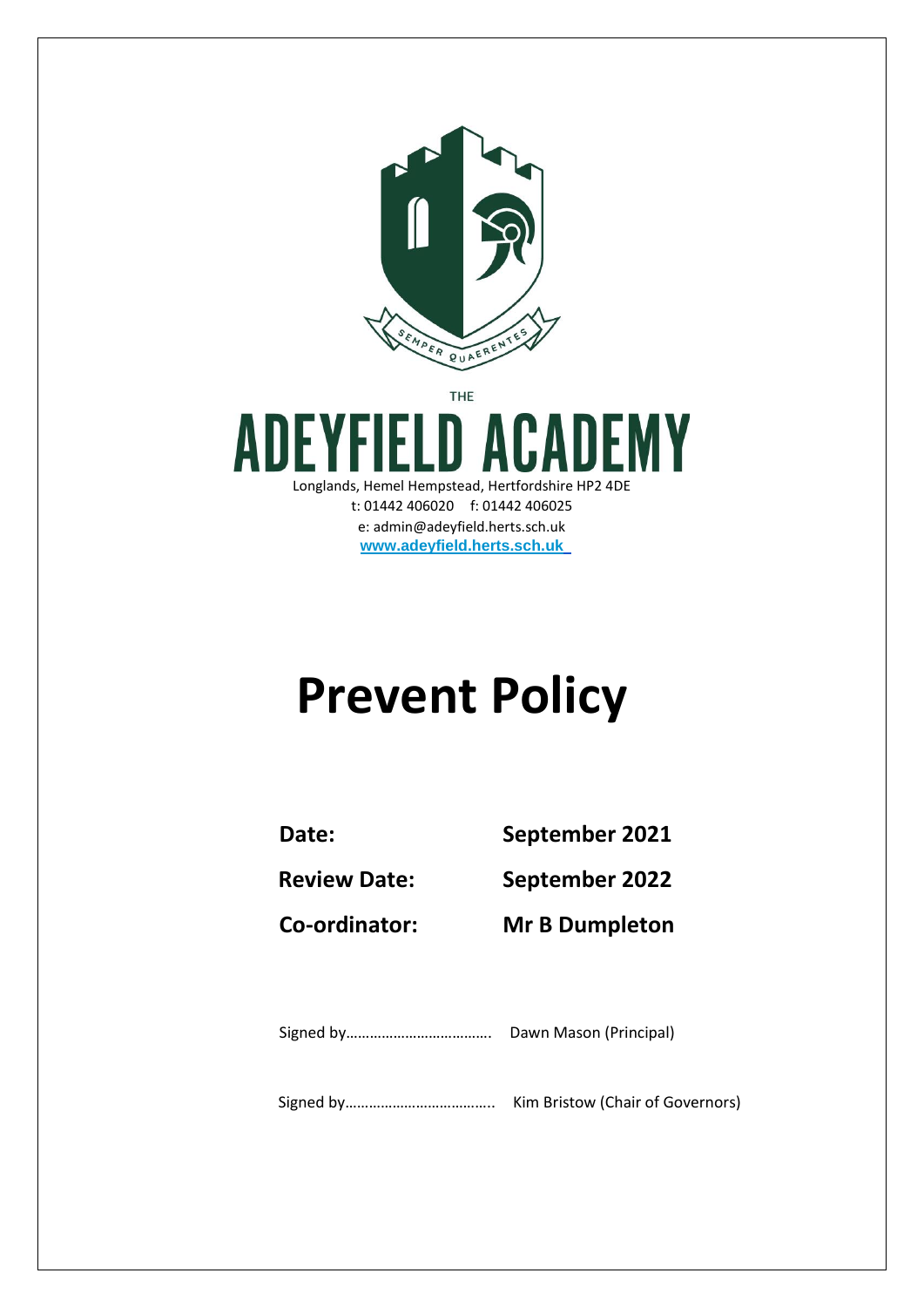## **The Counter Terrorism & Security Act (2015) & the Prevent Duty**

## **The Adeyfield Academy is committed to providing a secure environment for all of our students, staff and stakeholders. There is no place for extremist views of any kind in our school.**

#### **Prevent is about safeguarding people and communities from the threat of terrorism.**

Prevent is part of the government's counter-terrorism strategy. It aims to stop people becoming terrorists or supporting terrorism using early engagement to encourage and support individuals to challenge ideologies and behaviours.

#### **The Prevent strategy**

- **Responds to the ideological challenge we face from terrorism and aspects of extremism, and the** threat we face from those who promote these views
- **Provides practical help to prevent people from being drawn into terrorism and ensure they are** given appropriate advice and support
- Works with a wide range of sectors (including education, criminal justice, faith, charities, online and health) where there are risks of radicalisation that we need to deal with
- Adapts to the changing needs of the school environment during times of school closure/partial closure.

The strategy covers all forms of terrorism, including far right extremism and some aspects of non-violent extremism.

#### **The Counter Terrorism & Security Act (2015):**

This Act places a duty on specified authorities including schools, Further and Higher Education, to have due regard to the need to prevent people from being drawn into terrorism otherwise called 'the Prevent duty'.

At The Adeyfield Academy, we are committed to supporting vulnerable students through our safeguarding policies and procedures and recognise that this will support the school's contribution to the Prevent duty.

At The Adeyfield Academy, we build students' resilience to radicalisation by promoting fundamental British values and enabling our students to challenge extremist views.

The school has engaged positively with appropriate training to ensure that all staff have the skills and knowledge to refer any concerns appropriately. We challenge extremist views, prejudice, derogatory language and provide a broad and balanced curriculum in order that students become tolerant of difference and diversity. The possible signs and indicators that a student may be vulnerable to radicalisation can be found in appendix 1.

Referral for any issue concerning potential radicalisation to extremism should be managed as any other safeguarding referral. Gloucestershire Special branch and GSCB, via the Children's Helpdesk, provides the lead for the school on Prevent and can be contacted directly for any concerns or for clarification on process.

The Principal is the nominated Single Point of Contact (SPOC). The Prevent Referral Pathway will be used as outlined by GSCB. Further details about the duties of the SPOC can be found in Appendix 2.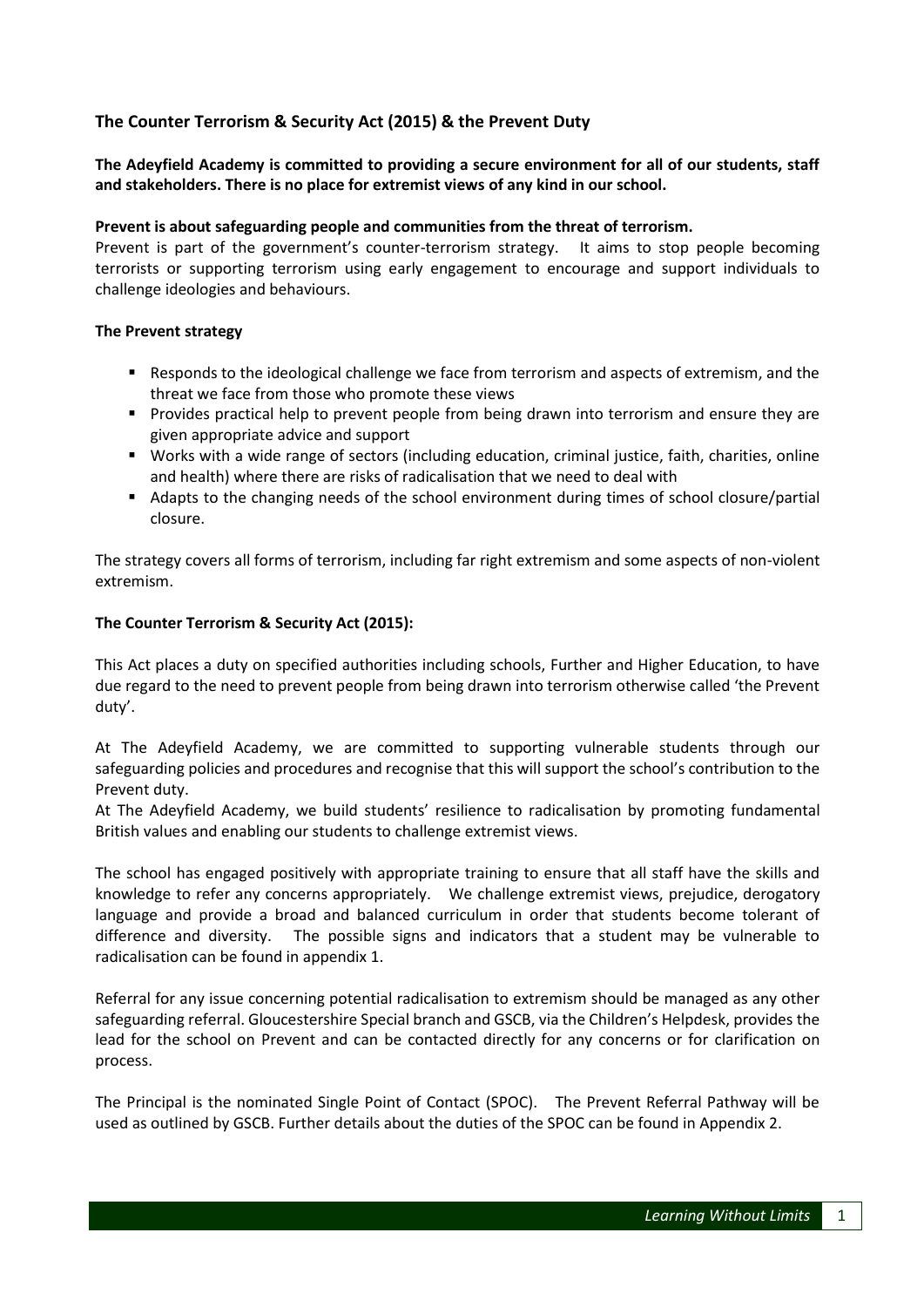**Other linked policies/school practice:** 

**HM Government Prevent training GSCB Prevent Duty Guidance** 

Safeguarding **Anti- bullying and anti-hate policy KCSIE 2018**<br>**Anti-** bullying and anti-hate policy **CCS** School Ethos and Values **CCS School Ethos and Values**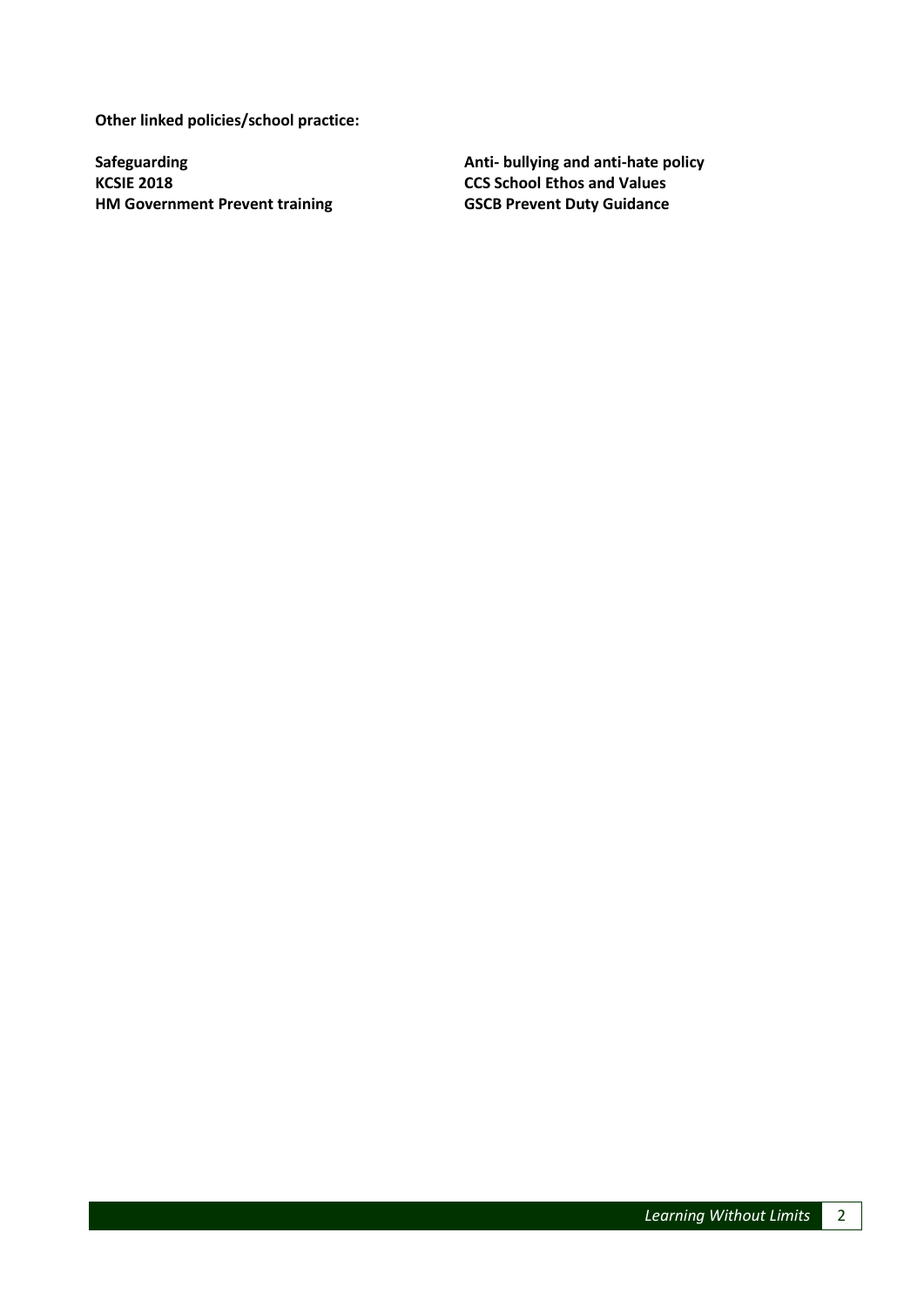#### **Appendix 1**

#### **Indicators of vulnerability to radicalisation**

country or overseas.

- **1. Radicalisation** refers to the process by which a person comes to support terrorism and forms of extremism leading to terrorism.
- **2. Extremism** is defined by the Government in the Prevent Strategy as: Vocal or active opposition to fundamental British values, including democracy, the rule of law, individual liberty and mutual respect and tolerance of different faiths and beliefs. We also include in our definition of extremism calls for the death of members of our armed forces, whether in this
- **3. Extremism** is defined by the Crown Prosecution Service as: The demonstration of unacceptable behaviour by using any means or medium to express views which:
	- Encourage, justify or glorify terrorist violence in furtherance of particular beliefs
	- Seek to provoke others to terrorist acts
	- Encourage other serious criminal activity or seek to provoke others to serious criminal acts
	- Foster hatred, which might lead to inter-community violence in the UK
- **4. There is no such thing as a "typical extremist"**; those who become involved in extremist actions come from a range of backgrounds and experiences, and most individuals, even those who hold radical views, do not become involved in violent extremist activity.
- **5. Students** may become susceptible to radicalisation through a range of social, personal and environmental factors - it is known that violent extremists exploit vulnerabilities in individuals to drive a wedge between them and their families and communities. It is vital that school staff are able to recognise those vulnerabilities.

#### **6. Indicators of vulnerability** include:

- Identity Crisis the student is distanced from their cultural / religious heritage and experiences discomfort about their place in society
- Personal Crisis the student may be experiencing family tensions; a sense of isolation; and low self-esteem; they may have dissociated from their existing friendship group and become involved with a new and different group of friends; they may be searching for answers to questions about identity, faith and belonging
- Personal Circumstances migration, local community tensions and events affecting the student's country or region of origin may contribute to a sense of grievance that is triggered by personal experience of racism or discrimination or aspects of Government policy
- Unmet Aspirations the student may have perceptions of injustice; a feeling of failure; rejection of civic life
- Experiences of Criminality which may include involvement with criminal groups, imprisonment and poor resettlement / reintegration
- **Special Education Need students may experience difficulties with social interaction, empathy** with others, understanding the consequences of their actions and awareness of the motivations of others
- **7. However, this list is not exhaustive**, nor does it mean that all young people experiencing the above are at risk of radicalisation for the purposes of violent extremism.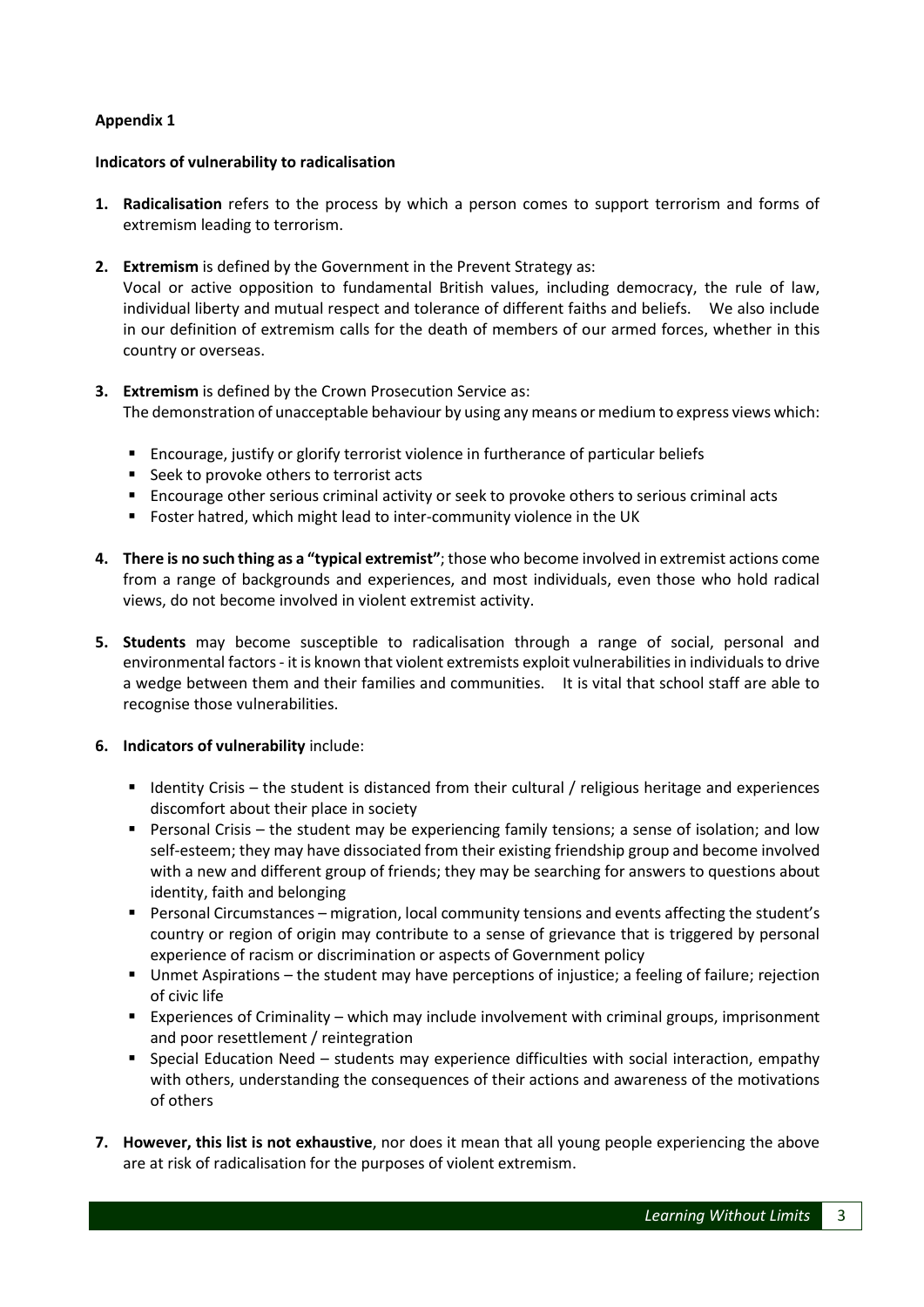#### **8. More critical risk factors could include:**

- Being in contact with extremist recruiters
- Accessing violent extremist websites, especially those with a social networking element
- **Possessing or accessing violent extremist literature**
- Using extremist narratives and a global ideology to explain personal disadvantage
- **Justifying the use of violence to solve societal issues**
- **•** Joining or seeking to join extremist organisations
- **Significant changes to appearance and / or behaviour**
- Experiencing a high level of social isolation resulting in issues of identity crisis and / or personal crisis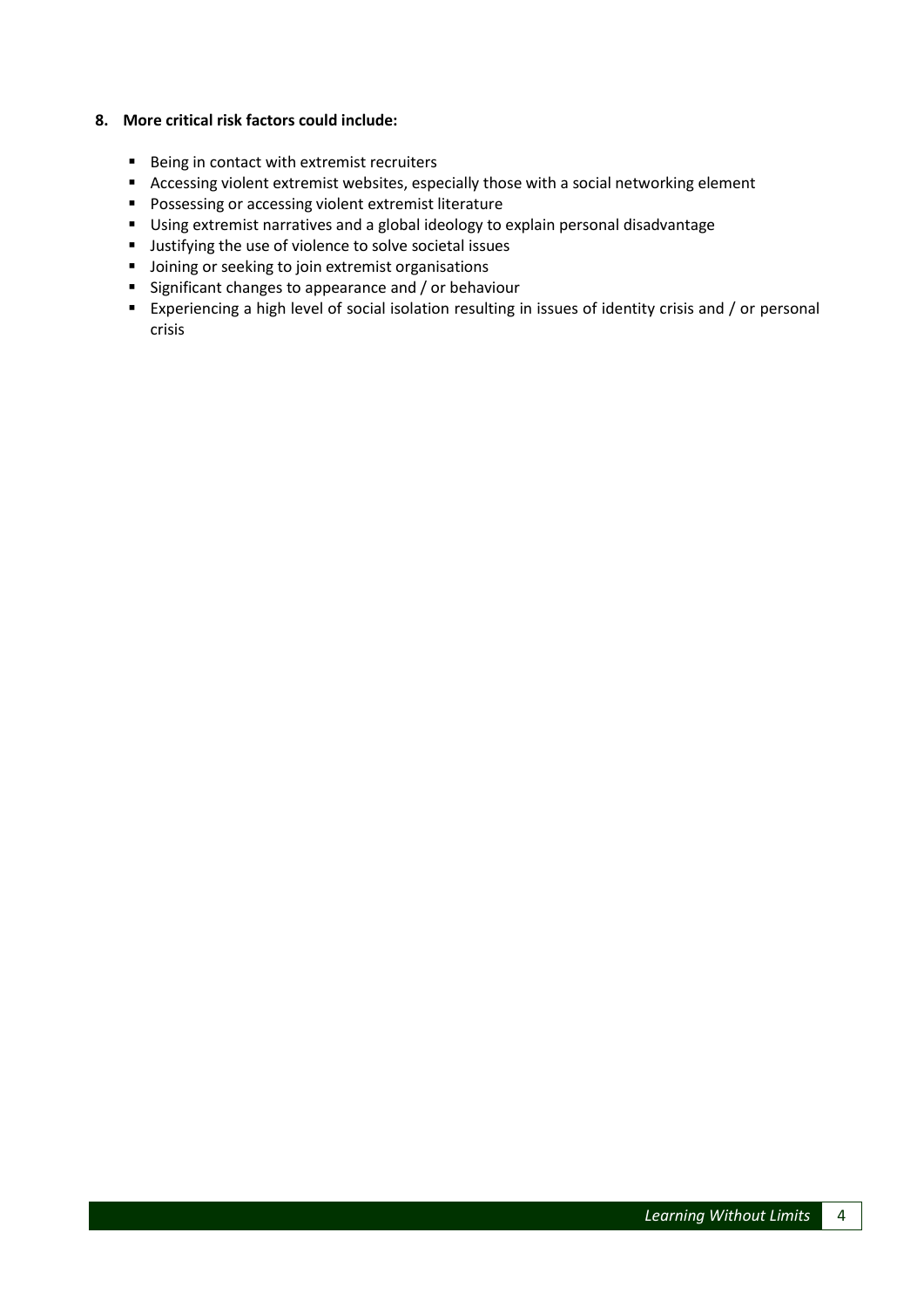# **Appendix 2**

#### **Preventing violent extremism - Roles and responsibilities of the single point of contact (SPOC)**

The Single Point of Contact for The Adeyfield Academy is the Principal, Dawn Mason, who is responsible for:

- Ensuring that staff of the school are aware and work together to protect students from radicalisation and involvement in terrorism
- Maintaining and applying a good understanding of the relevant guidance in relation to preventing students from becoming involved in terrorism, and protecting them from radicalisation by those who support terrorism, or forms of extremism, which lead to terrorism
- Monitoring the effect in practice of the school's RE and PSHE curriculum and assembly policy to ensure that they are used to promote community cohesion and tolerance of different faiths and beliefs
- Raising awareness within the school about the safeguarding processes relating to protecting students from radicalisation and involvement in terrorism
- Acting as the first point of contact within the school for case discussions relating to students who may be at risk of radicalisation or involved in terrorism
- Attending Channel meetings as necessary, or ensuring that the school is represented, and carrying out any actions as agreed
- **Sharing any relevant additional information in a timely manner with appropriate personnel** and/or local agencies